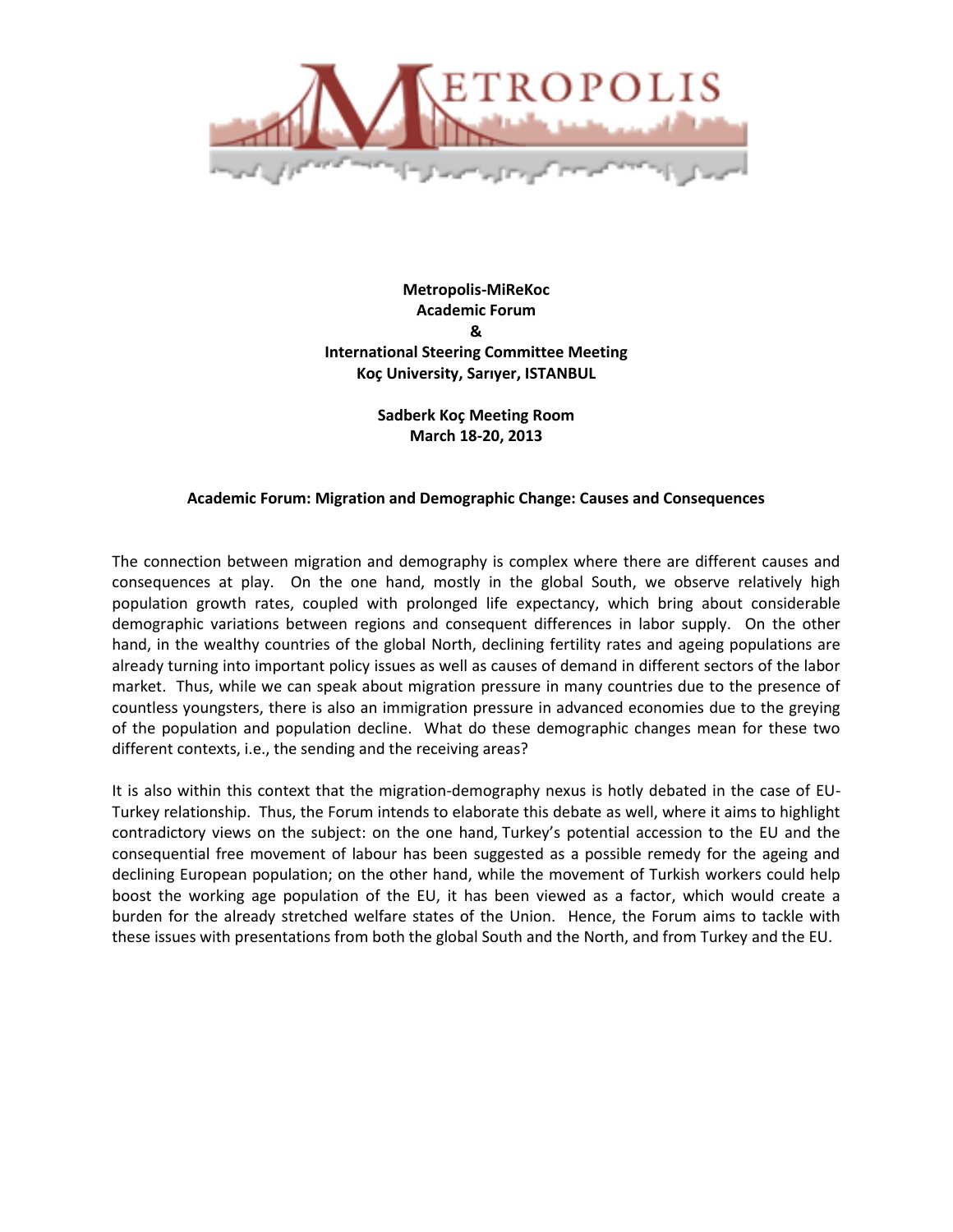#### **PROGRAM**

| <b>Monday March 18</b> | <b>Academic Forum</b>                                                                    |
|------------------------|------------------------------------------------------------------------------------------|
|                        | <b>Migration and Demographic Change:</b>                                                 |
|                        | <b>Causes and Consequences</b>                                                           |
| 09:00-09:30            | Registration                                                                             |
| 09:30-10:00            | <b>Welcoming Remarks</b>                                                                 |
| 10:00-12:00            | <b>Panel I: Demography-Migration Nexus</b>                                               |
|                        | Ahmet İçduygu, Koç University                                                            |
|                        | <b>Howard Duncan, Carleton University</b>                                                |
|                        | Jon Simmons, UK Home Office Science                                                      |
|                        | Peter Schatzer, IOM                                                                      |
|                        | Moderator: Jan Rath, University of Amsterdam                                             |
| Lunch                  |                                                                                          |
| 13:30-15:30            | Panel II: Demography-Migration Nexus: Case of Turkey                                     |
|                        | Ahmet Sinan Türkyılmaz, Hacettepe University                                             |
|                        | Ayhan Kaya, Bilgi University                                                             |
|                        | Bernd Geiss, Former Head, Commission for Migration, Refugees and<br>Integration, Germany |
|                        | Refik Erzan, Boğaziçi University                                                         |
|                        | Moderator: Deniz Sert, Koç University                                                    |
| <b>Coffee Break</b>    |                                                                                          |
| 16:00-18:00            | <b>Panel III: Demography-Migration Nexus: Country Cases</b>                              |
|                        | Marco Lombardi, Università Cattolica del Sacro Cuore                                     |
|                        | Maria Lucinda Fonseca, University of Lisbon                                              |
|                        | Meera Sethi, IOM-Ankara                                                                  |
|                        | Pieter Bevelander, Malmö University                                                      |
|                        | Moderator: Howard Duncan, Carleton University                                            |

Dinner: Alimento Restaurant

There will be a shuttle service available from the campus to the restaurant, then from the restaurant to the hotel. For more information on the restaurant, please visit:<http://www.alimento.com.tr/index.php>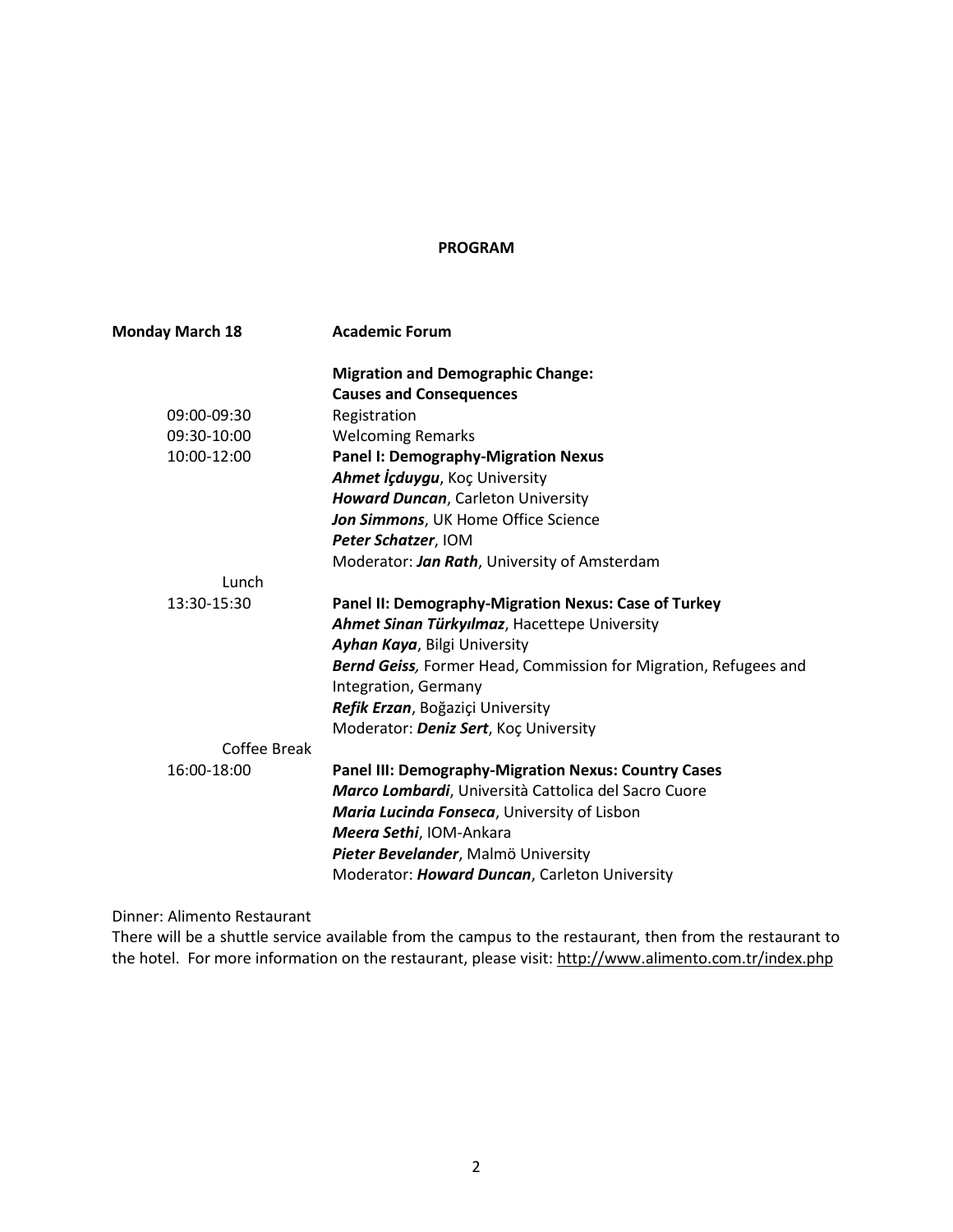| <b>Tuesday March 19</b> | <b>Metropolis International Steering Committee Meeting</b> |
|-------------------------|------------------------------------------------------------|
| 09:00-11:00             | <b>ISC Meeting</b>                                         |
| Coffee Break            |                                                            |
| 11:30-13:30             | <b>ISC Meeting</b>                                         |
| Lunch                   |                                                            |
| 14:30-16:30             | <b>ISC Meeting</b>                                         |
| Coffee Break            |                                                            |
| 17:00-19:00             | <b>ISC Meeting</b>                                         |

Dinner: Kaşıbeyaz Yeniköy

There will be a shuttle service available from the campus to the restaurant, then from the restaurant to the hotel. For more information on the restaurant, please visit: http://www.kasibeyaz.com.tr/bosphorus/

| <b>Wednesday March 20</b> | <b>Cultural Activity</b>                                   |
|---------------------------|------------------------------------------------------------|
| 09:00-11:00               | <b>ISC Meeting</b>                                         |
| Coffee Break              |                                                            |
| 11:30-13:30               | <b>ISC Meeting</b>                                         |
| Lunch                     |                                                            |
| 14:30-18:30               | Tour of the Old City: Migrants of the Historical Peninsula |
|                           |                                                            |

Dinner: Please see suggested restaurants next page.



**Migration Research Center at Koç University**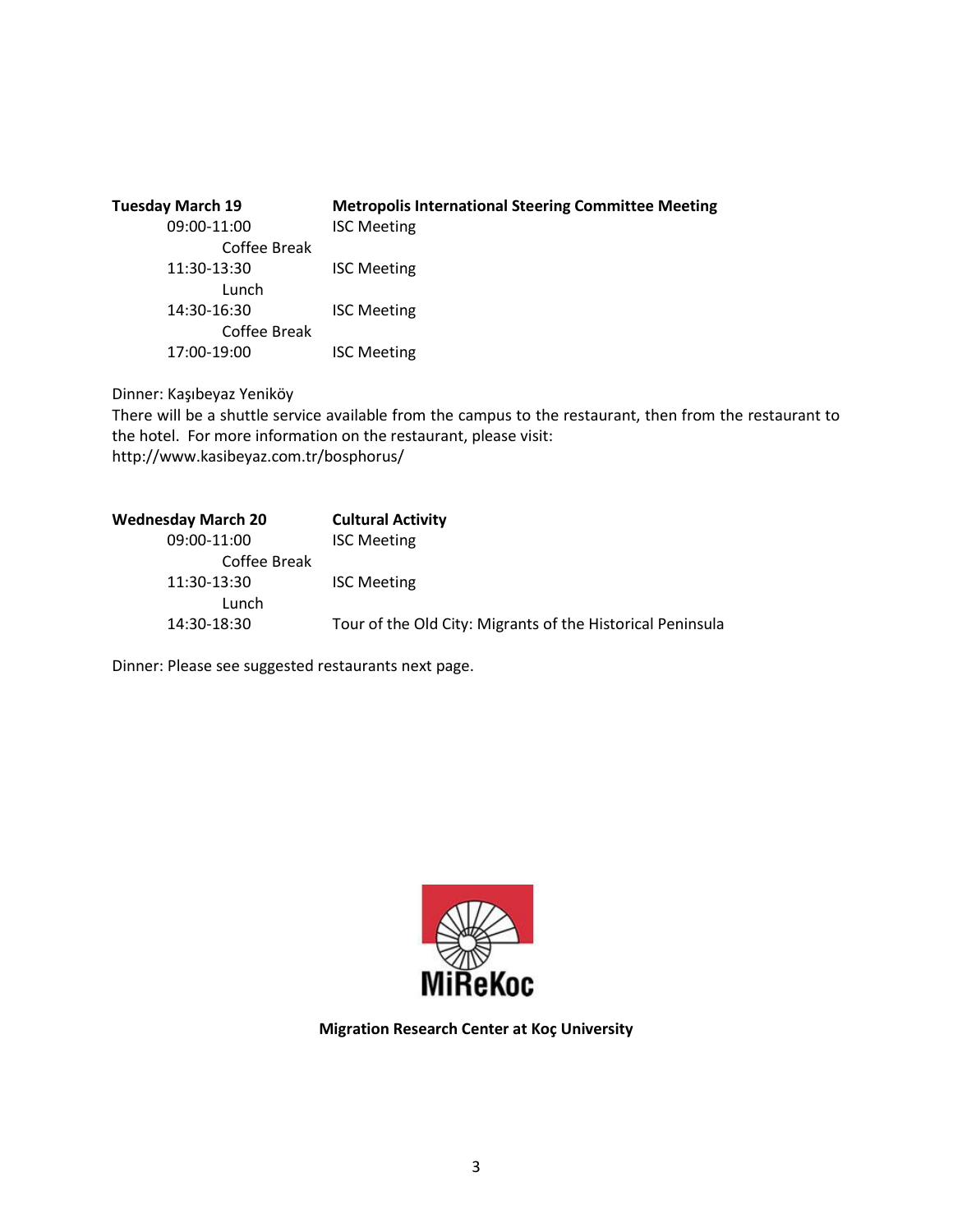#### **Suggested Restaurants**

## *Hamdi Restaurant*

A favourite İstanbullu haunt since 1970, Hamdi has phenomenal views overlooking the Golden Horn and Galata that are matched by great food, professional service and a bustling atmosphere. Try the *haydari*  (yoghurt with roasted eggplant and garlic), the *içli köfte* (meatballs rolled in *bulgur*) and the *patlıcanlı kebab* (lamb kebab with eggplant) and you'll see what we mean. Any place this good is always going to be busy, so make sure you book, and don't forget to request a rooftop table with a view (outside if the weather is hot). If you get there early (around 6pm), you might be able to score one of these without booking. Enter through the ground-floor baklava shop.

Read more[: http://www.lonelyplanet.com/turkey/istanbul/restaurants/kebab/hamdi-et-lokantas#ixzz2HTCuAJPP](http://www.lonelyplanet.com/turkey/istanbul/restaurants/kebab/hamdi-et-lokantas#ixzz2HTCuAJPP)

# *Khorasani*

When considering *ocakbaşıs,* the word stylish doesn't often come to mind. Succulent, yes. Smoky, sometimes. But stylish? Hmm. The owners of this new place off Divan Yolu are aiming to challenge preconceptions with Khorasani, and it seems to be working for their predominantly tourist clientele. Here, the meat plays second fiddle to the surrounds, which are extremely attractive. The chef hails from Antakya, and the kebap style is that of southeastern Anatolia, meaning that a few spicy dishes adorn the menu. A welcome addition to the Sultanahmet eating scene.

Read more[: http://www.lonelyplanet.com/turkey/istanbul/restaurants/kebab/khorasani#ixzz2HTGTAz26](http://www.lonelyplanet.com/turkey/istanbul/restaurants/kebab/khorasani#ixzz2HTGTAz26)

## *Develi*

Develi is located at Samatya, in the shadow of Theodosius' Great Wall. The succulent kebaps here come in many guises and often reflect the season – the *keme kebabi* (truffle kebab) is only served for a few weeks each year, for instance. Prices here are extremely reasonable for the quality of food that is on offer and the service is exemplary – request a table on the roof terrace, which has great sea views. To get here from Sultanahmet, catch a taxi along Kennedy Caddesi (approximately 10 TL) or take the train from Cankurtaran Station (get off at Kocamustafapaşa Station). You'll find Develi inland from the station on a plaza filled with parked cars.

Read more[: http://www.lonelyplanet.com/turkey/istanbul/restaurants/kebab-shwarma/develi#ixzz2HTIk7b50](http://www.lonelyplanet.com/turkey/istanbul/restaurants/kebab-shwarma/develi#ixzz2HTIk7b50)

# *Karaköy Lokantası*

Many travellers will have heard of the famous Pandeli restaurant in the Spice Bazaar, which is known for its gorgeous tiled interior, high prices and – alas – uninspiring food. This family-run *lokanta* across the Galata Bridge in Karaköy has an attractive tiled interior that references Pandeli's, but there the similarity ends. The food here is tasty and inexpensive, and the service is both friendly and efficient. The place functions as a *lokanta* during the day, but at night it morphs into a *meyhane,* with slightly higher prices. Read more: <http://www.lonelyplanet.com/turkey/istanbul/restaurants/anatolian/karakoy-lokantasi#ixzz2HTK1xvBo>

# *Hacı Abdullah*

Just contemplating the sensational *imam bayildi* ('the imam fainted') at Hacı Abdullah's makes our tastebuds go into overdrive. This İstanbul institution (it was established in 1888) is one of the best *lokantas* in the city and is one of the essential gastronomic stops you should make when in town. You'll find all the traditional favourites, as well as a wide selection of desserts, including home-bottled fruit compote and a delicious *künefe* (shredded wheat pastry with pistachios, honey and sugar). The elegant surrounds feature bottle upon bottle of pickled vegetables and comfortable banquette seating. No alcohol is served.

Read more[: http://www.lonelyplanet.com/turkey/istanbul/restaurants/anatolian/haci-abdullah#ixzz2HTFVHyIx](http://www.lonelyplanet.com/turkey/istanbul/restaurants/anatolian/haci-abdullah#ixzz2HTFVHyIx)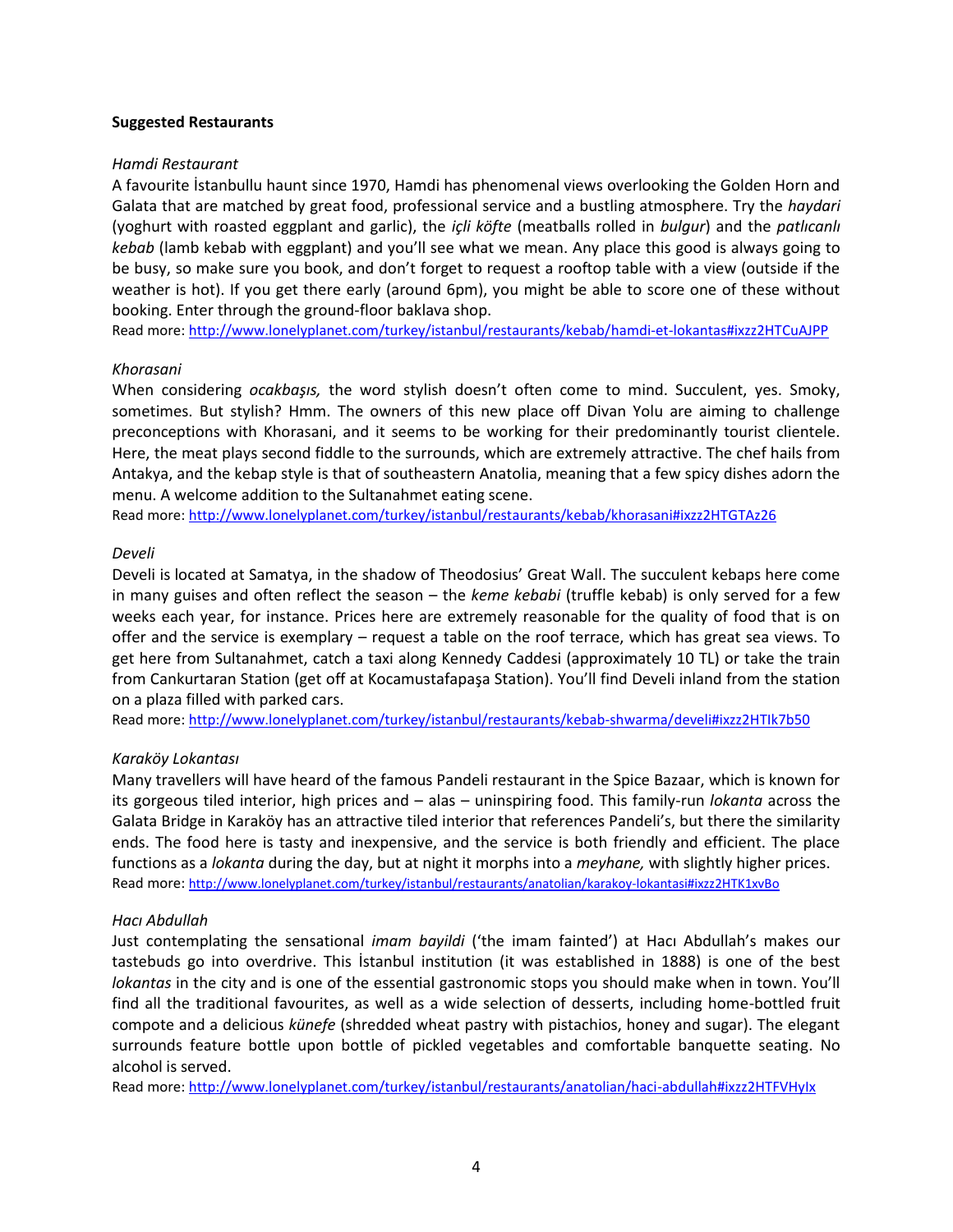# **LOGISTICS**

#### **Accommodation**

Rooms are reserved for the participants at Fuat Paşa Yalısı with special rates for Koç University. Rooms with Street/Atrium View Single Room: 70 Euro, Double Room: 100 Euro (VAT is included) Rooms with Sea View Single Room: 100 Euro, Double Room: 150 Euro (VAT is included) The hotel is thought to be built in late 18<sup>th</sup> century. It was used as a house by Keçecizade Fuat Pasha, Sultan Abdülaziz II's grand vizier, for a long time. The building was continued to be used as a house for some more time until it was restored in 1930s to become a hotel.

For more information and reservations, please visit: http://www.fuatpasa.com.tr/default.asp Please mention Koç University during your reservation to receive special rates.

## **To/From the Airport**

## *Hotel Transfer*

Fuat Paşa Hotel has transfer services available: One Way Transfer from Atatürk Airport Fee: 45 Euro One Way Transfer from Sabiha Gökçen Airport Fee: 55 Euro

## *By car or taxi*

Taxi from the Atatürk Airport should not cost more than 45 Euro and trip takes almost 60 minutes, which might take more than an hour during rush hour traffic (17:00 – 20:00). Taxi from Sabiha Gökçen Airport should not cost more than 55 Euro and trip takes almost 90 minutes, which might take more than an hour during rush hour traffic (17:00 – 20:00). Please make sure the taximeter is turned on.

#### *By the subway*

You can also take the airport shuttles to Levent or Taksim, which are called Havataş, then take the subway to Hacıosman Station and then take a bus or taxi to the hotel; the cost of the taxi should not cost more than 10 Euro, and the total should not cost more than 25 Euro. Again, please make sure that the taximeter is turned on.

#### **Meeting Venue**

The meetings are taking place at Koç University Sarıyer Campus, located in Sarıyer, a neighbourhood on the European side of the city closer to the northern shores of the Black Sea.

The address is: Koç University Rumeli Feneri Yolu 34450 Sarıyer Istanbul

Meetings will take place in the *Sadberk Koç Meeting Room*, on the -2<sup>nd</sup> Floor of the Student Center. There is a small supermarket, a bank, a hairdresser, a dry-cleaner as well as a post office in the campus. For further information on the campus life, please visit: http://ku.edu.tr/en

# **To/From Meeting Hall/Hotel**

There will be a shuttle service available from your hotel to the meeting hall every morning at 8:30 am.

# **Currency**

The currency of Turkey is Turkish Lira (). Despite fluctuations in the rates, the rates are approximately 1 USD ≈ 1.7 TL, 1 EURO ≈ 2.3 TL.